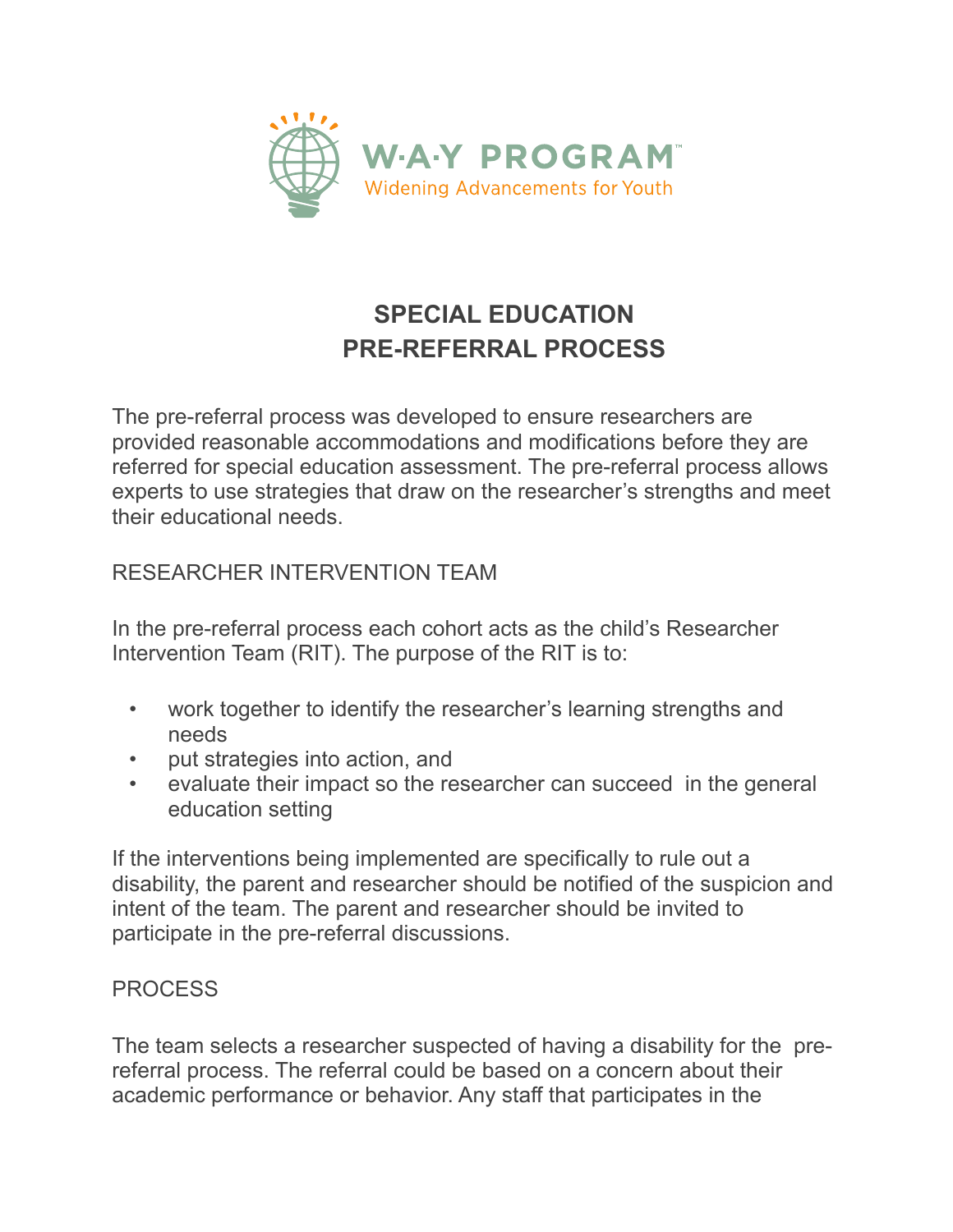researchers academic process may recommend a researcher for the prereferral process. The team should consider specific areas of concern, such as not completing projects, earning poor grades, not paying attention, having trouble understanding projects in Hero.

The RIT follows these steps:

- Review the researcher's strengths, interests, and talents.
- Discuss reasons for referral, overall performance level, and behavior in the lab.
- List interventions previously tried and their rate of success. (School interventions may include accommodations, modifications, and behavior plans. Home interventions may include follow up with health concerns, behavior plans, and help with using Hero independently.)
- Brainstorm interventions that address concerns.
- Select interventions to try.
- Develop a plan for carrying them out.
- Agree on a time to meet again to discuss progress.
- Put the intervention into action and evaluate it over time. \*\**Interventions should be implemented, tracked and documented over a 8 week period.*
- The team meets weekly to discuss the success, or lack thereof, of the intervention. The RIT will evaluate whether as a result of the intervention, the researcher's performance improves, remains the same, or regresses?

If the interventions are effective and the researcher seems to be back on track, the team should continue with the plan and hold future meetings as needed. This suggests the researcher doesn't need a special education evaluation at this time. Most likely, they will benefit from instruction in the general education setting with continuing interventions.

If the interventions don't bring about desired change, the team may decide to:

 • try another round of interventions or alter the current ones, starting the process again or